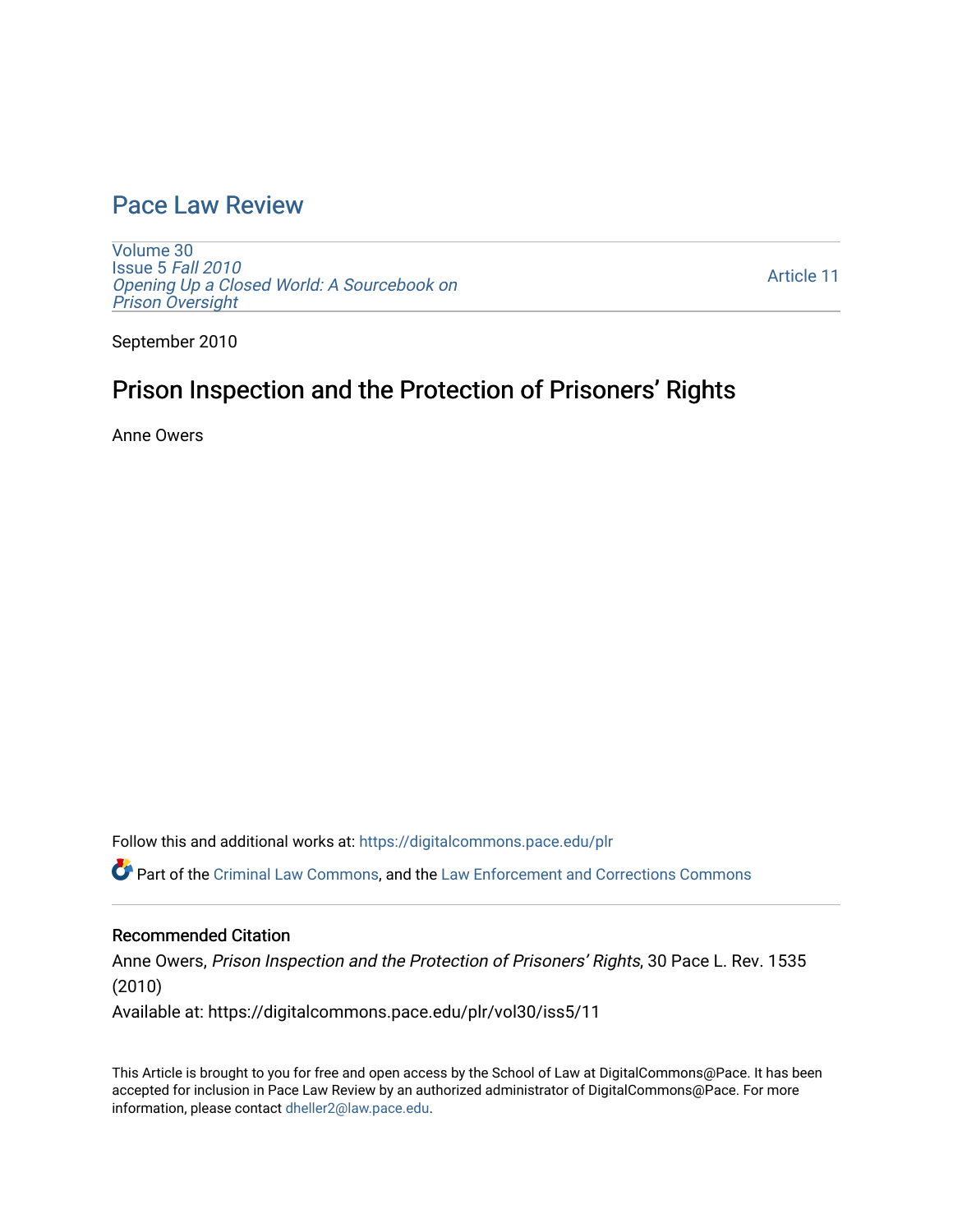# **Prison Inspection and the Protection of Prisoners' Rights**

### **Anne Owers\***

In the United Kingdom, the juridical protection of prisoners" rights, through the courts, has played a lesser role than it has in the United States—though it has been an important vehicle for providing individual redress and promoting systemic change. The UK lacks a written and justiciable constitution, which can override legislation and underpin fundamental rights. However, the UK has from the beginning been a signatory to the European Convention on Human Rights (ECHR), signed and ratified by European states in the aftermath of the Second World War to provide a nonnegotiable floor of rights across Europe.<sup>1</sup> The ECHR is overseen by the European Court of Human Rights (ECtHR), and until 2001 this was the only way to test domestic law against a human rights framework.<sup>2</sup> It is certainly true that cases involving prisoners' rights have been the most numerous of the UK cases coming before the ECtHR. This has resulted in some significant changes—in relation to the privacy of

1535

1

<sup>\*</sup> Dame Anne Owers was the Chief Inspector of Prisons for England and Wales from August 1, 2001 through July 14, 2010. She was previously the Director of JUSTICE (the British section of the International Commission of Jurists, and an all-party human rights and law reform organisation) and the General Secretary of the Joint Council for the Welfare of Immigrants. She sat on the Task Force that oversaw the implementation of the Human Rights Act 1998 in the UK, and has been a member of other legal and race relations advisory and voluntary bodies.

<sup>1.</sup> *See* European Convention on Human Rights, Convention for the Protection of Human Rights and Fundamental Freedoms (ETS no.5) Rome 4.X1.1950 as amended by Protocol 2 (ETS no. 44) of 6/5/63, Protocol 3 (ETS no. 45) of 6/5/63, Protocol 5 (ETS no. 55) of 20/1/66 and Protocol 8 (ETS no. 118) of 19/3/85. European Convention on Human Rights, UK Law Online, http://www.leeds.ac.uk/law/hamlyn/echr.htm (last visited Mar. 27, 2010).

<sup>2.</sup> *See* European Convention on Human Rights*,* Sec. II, Art. 19, Convention for the Protection of Human Rights and Fundamental Freedoms (ETS no.5) Rome 4.X1.1950 as amended by Protocol 2 (ETS no. 44) of 6/5/63, Protocol 3 (ETS no. 45) of 6/5/63, Protocol 5 (ETS no. 55) of 20/1/66 and Protocol 8 (ETS no. 118) of 19/3/85, *available at*  http://www.hri.org/docs/ECHR50.html#P2.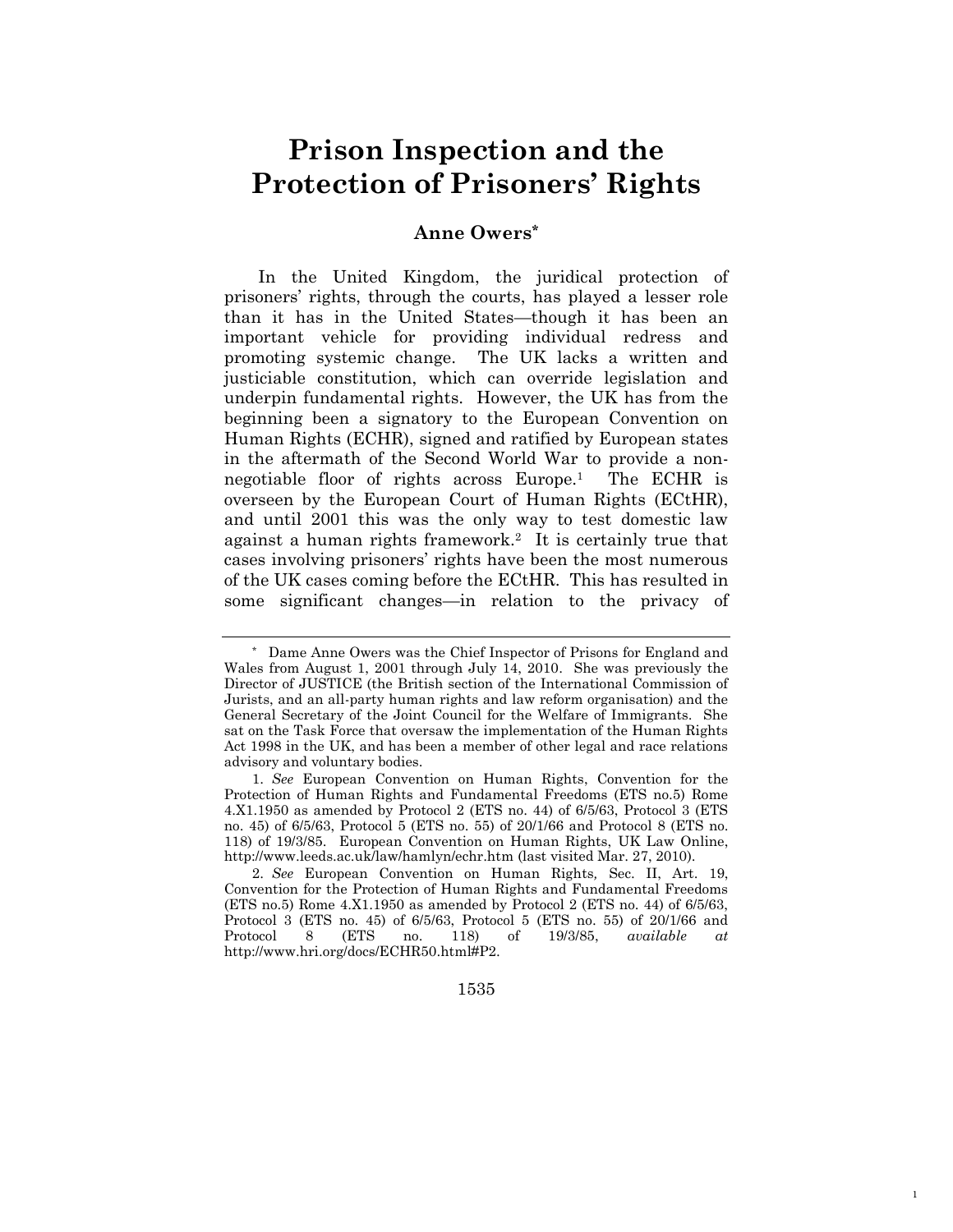prisoners" correspondence, the need for proper investigation of deaths in custody, the oversight of segregation and other punishments, and most recently, prisoners' right to vote.

Since October 2001, the ECHR has been incorporated into UK law, through the Human Rights Act 2000, so that its provisions are also justiciable in the domestic courts.<sup>3</sup> This is the most recent source of domestic judicial protection; but cases involving prisoners had already regularly come before the UK courts, on judicial review, challenging the rationality of administrative decision-making, or the compatibility of practice with the law and the Prison Rules. This is a relatively new development: at one time, it was held that "the rule of law stopped at the prison gate', but for over twenty-five years, legal judgments have clearly established prisoners' rights of access to courts.

Courts, however, provide only limited redress for many of the approximately 86,000 prisoners<sup>4</sup> held in prisons in England and Wales. Many will serve only short sentences, with the prospect of release before any case could be heard; few will have access to lawyers, except in relation to their criminal cases; and lawyers themselves, like the general public, do not penetrate beyond the visiting room to gauge for themselves what conditions are like. And courts intervene, by definition, when an abuse, or alleged abuse, has already happened: sometimes with irreversible consequences, as in the case of deaths in custody.

In England and Wales, we have developed an interlocking system of independent administrative protection of prisoners'

<sup>3.</sup> *See* The Human Rights Act: Guidance, Crime Reduction, http://www.crimereduction.homeoffice.gov.uk/hra.htm (last visited Mar. 27, 2010) ("The Human Rights Act incorporates provisions from the European Convention on Human Rights into UK law. When the Human Rights Act came into effect on 2 October 2000, the Convention rights are enforceable in the UK courts.").

<sup>4.</sup> The terms "prisons" and "prisoners" in this paper refer to all the places in which those remanded on, or convicted of, criminal offences can be held in England and Wales. They therefore include young-offender institutions (holding those between the ages of fifteen and twenty-one), maximumsecurity prisons, and those which in the United States would be termed "jails"—i.e., small local facilities mainly holding pre-trial or unsentenced prisoners. There is no equivalent in the UK of federal and state incarceration systems—all prisons are nationally-run as part of the National Offender Management Service (NOMS).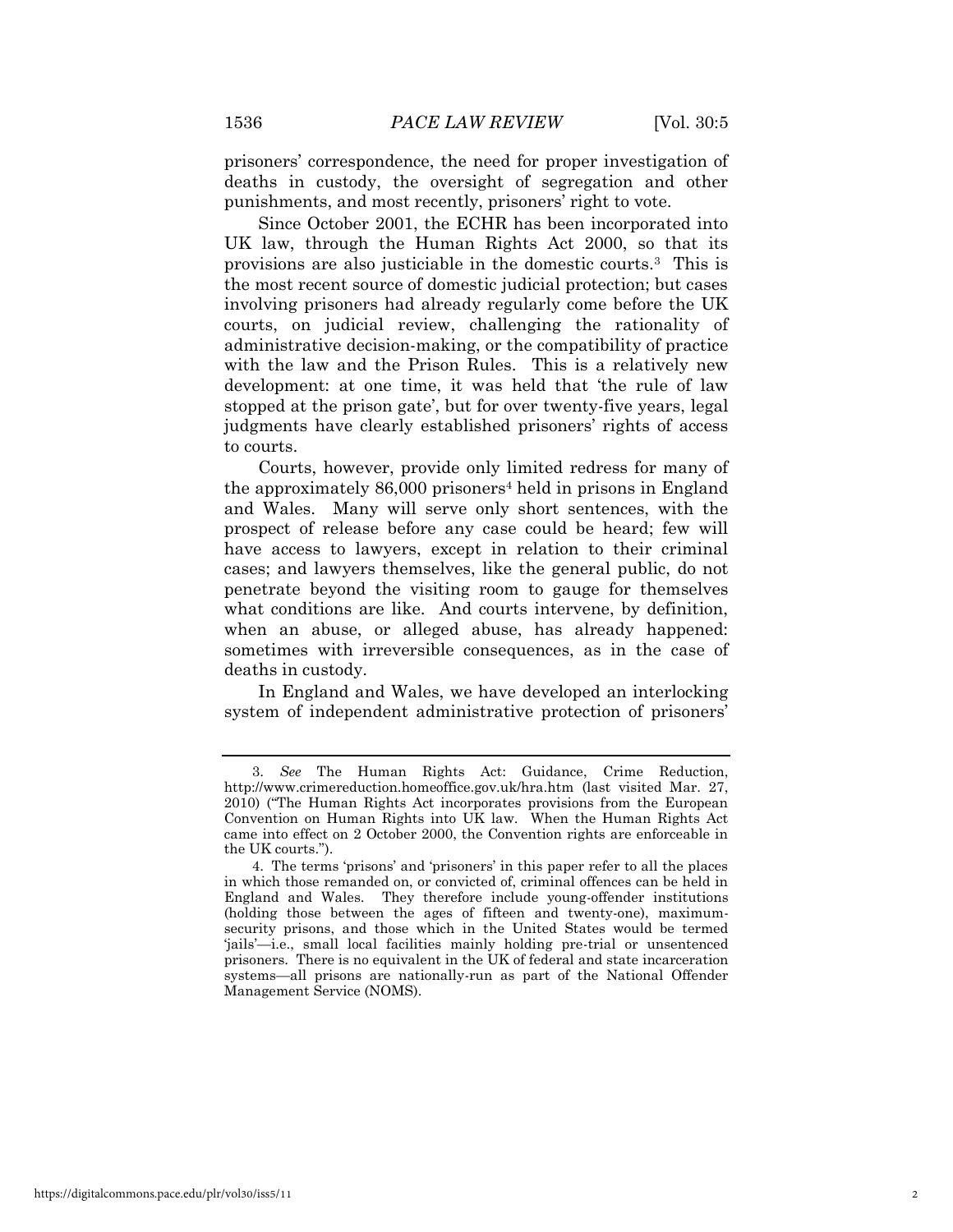rights, designed to be preventive and proactive, as well as to expose and deal with abuse or malpractice. This system relies upon three sets of bodies: the Prisons Inspectorate, the Prisons and Probation Ombudsman, and the system of Independent Monitoring Boards. This paper deals mainly with the first (of which I was Chief Inspector between 2001 and 2010); but the role of the other two bodies also needs to be explained.

The Prisons and Probation Ombudsman (PPO) deals with individual prisoners" complaints, after a prisoner has exhausted the various tiers of prisons' internal complaints procedure. He investigates the complaint, and makes a finding. Though he cannot enforce his findings, they are implemented in the great majority of cases. More recently, the PPO has acquired another important duty: that of investigating all deaths in prisons or probation hostels whether they occur from natural causes, homicide or are selfinflicted. This is to meet the requirements of Article 2 of the ECHR—where case law has held that the State has a procedural duty to investigate deaths in circumstances where it has acquired a positive duty of care to protect life.<sup>5</sup> The PPO's office therefore investigates all such deaths, and publishes reports with recommendations for changes in practice and policy—which, again, are non-binding, but which a prison would be extremely ill-advised not to implement, in light of the consequences, considering that those deaths will also be judicially investigated by a coroner's court, which will take into account whether lessons from past deaths have been learnt and implemented. As of 2010, prisons will also be liable under corporate manslaughter legislation.

All prisons also have Independent Monitoring Boards (IMBs). They are groups of volunteer local citizens, who are appointed by the Justice Secretary to monitor a particular prison. They have a statutory right of entry<sup>6</sup> to the prison, can

<sup>5</sup>*. See* R (Amin) v Secretary of State for the Home Department [2003] UKHL 51; R (Middleton) v West Somerset Coroner [2007] UKHL 13*.* These cases also widened the remit of Coroners" inquests, to make findings as to the cause of death.

<sup>6.</sup> Prison Act, 1952 s.6 (3) (U.K.), *available at* http://www.englandlegislation.hmso.gov.uk/RevisedStatutes/Acts/ukpga/1952/cukpga\_19520052\_ en\_1. ("Rules made as aforesaid shall prescribe the functions of . . . boards of visitors and shall among other things require members to pay frequent visits to the prison and hear any complaints which may be made by the prisoners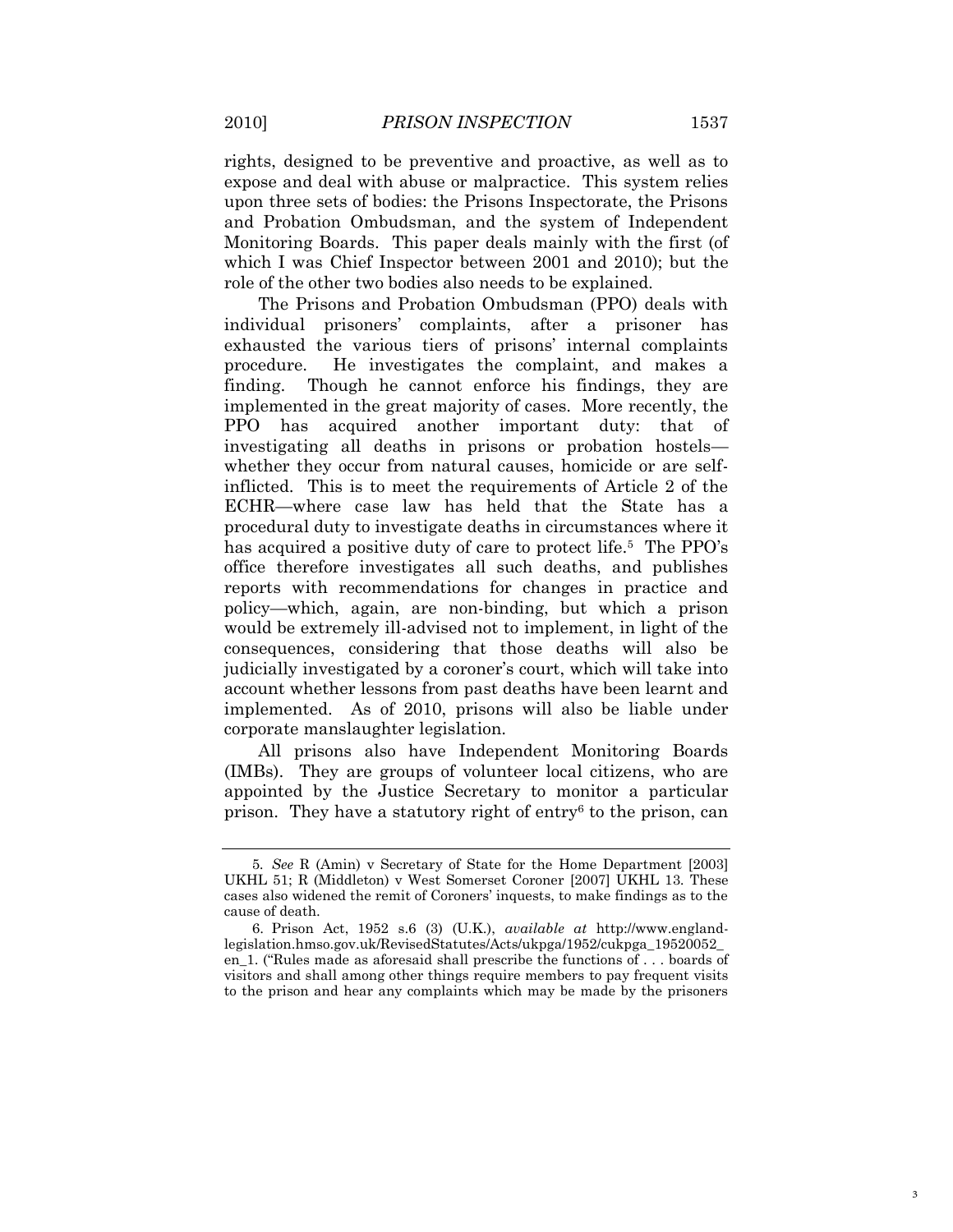receive requests and complaints from individual prisoners, and have particular duties in relation to prisoners held in segregation. Boards carry out regular monitoring visits to all parts of the prison, usually meet regularly with the prison Governor, and publish an annual report of their activities and their assessment of the prison.

The Prisons Inspectorate, acting under the powers of the Chief Inspector of Prisons,<sup> $7$ </sup> is a key component of the protection of prisoners' rights. Unlike the PPO, there is no statutory authority to deal with individual prisoners' complaints or to investigate individual cases. Unlike the IMBs, there is a statutory responsibility to inspect every prison in England and Wales (and by invitation, prisons in Northern Ireland, the Channel Isles and the Isle of Man), by employing specialist, professional inspectors to carry out this role. More recently, the Prisons Inspectorate was given statutory responsibility for inspecting all places of immigration detention

Appointment and functions of Her Majesty"s Chief Inspector of Prisons:

- (1) Her Majesty may appoint a person to be Chief Inspector of Prisons.
- (2) It shall be the duty of the Chief Inspector to inspect or arrange for the inspection of prisons in England and Wales and to report to the Secretary of State on them.
- (3) The Chief Inspector shall in particular report to the Secretary of State on the treatment of prisoners and conditions in prisons.
- (4) The Secretary of State may refer specific matters connected with prisons in England and Wales and prisoners in them to the Chief Inspector and direct him to report on them.
- (5) The Chief Inspector shall in each year submit to the Secretary of State a report in such form as the Secretary of State may direct, and the Secretary of State shall lay a copy of that report before Parliament). . . .

and report to the Secretary of State any matter which they consider it expedient to report; and any member of a . . . board of visitors may at any time enter the prison and shall have free access to every part of it and to every prisoner.").

<sup>7</sup>*.* Prison Act, 1952 s.5A (amended under the Criminal Justice Act 1982 (c. 48 51F 39:1, s.57(1) (1982)), *available at* http://www.englandlegislation.hmso.gov.uk/RevisedStatutes/Acts/ukpga/1952/cukpga\_19520052\_ en\_ $1#pb1-11g6$  (U.K.). According to the statute: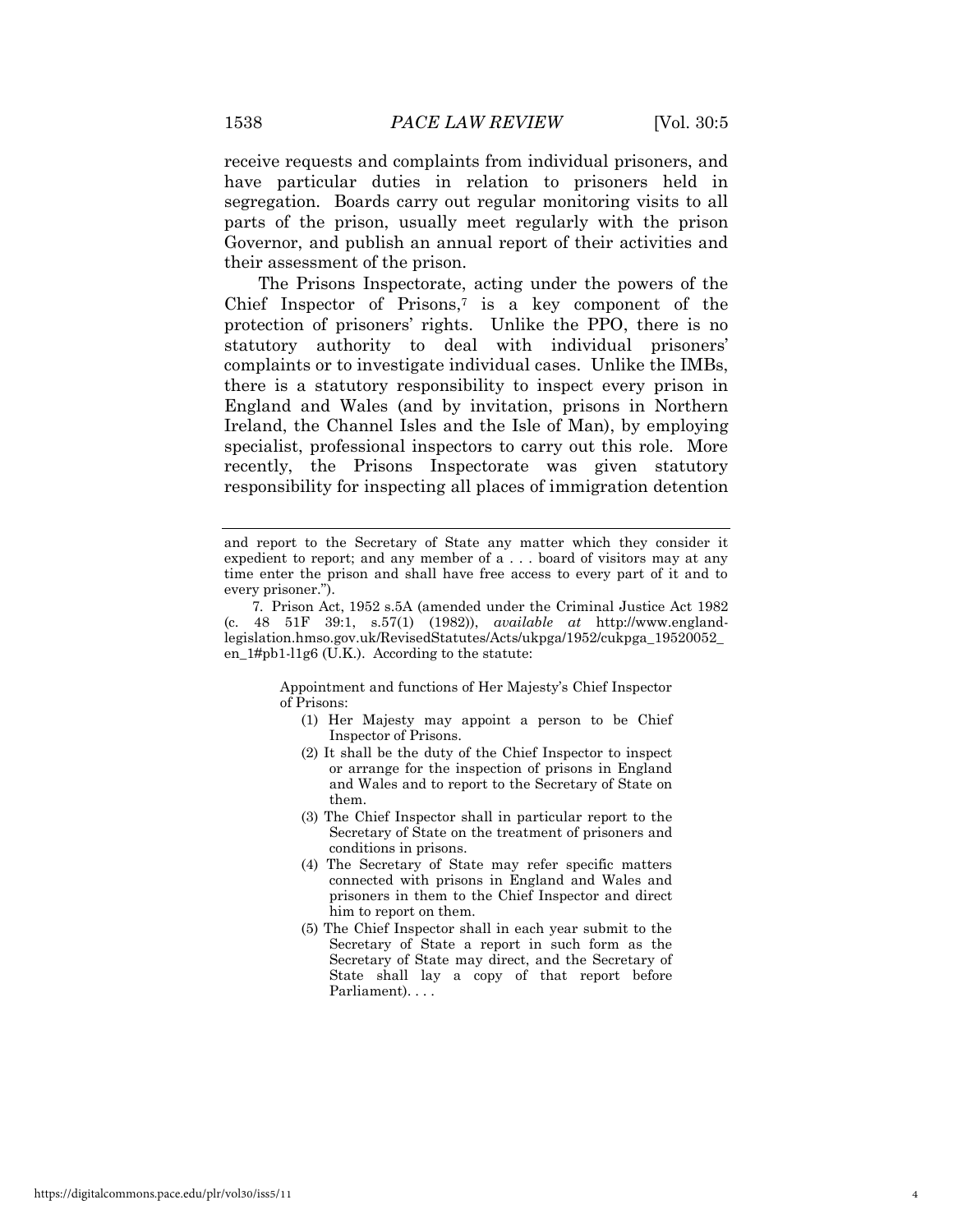in the UK,<sup>8</sup> and, together with the police inspectorate (HM Inspectorate of Constabulary) also now has a programme of regular inspection of all police custody suites. Finally, it has for some time, by invitation, inspected the military's central detention facility in the UK, the "corrective and training centre', and consideration is now being given to extending this to all garrison detention facilities in the UK.

These extensions of powers and responsibility are in part due to the requirements of one of the most recent international instruments for the protection of prisoners' rights. In 2005, the UK was one of the first states to ratify the Optional Protocol to the UN Convention against Torture or Inhuman and Degrading Treatment or Punishment (Opcat).<sup>9</sup> This Protocol is designed to provide effective protection at a national level for all those held in any form of detention. It requires states' parties to have in place what is called a "national preventive mechanism" (NPM): a body with the power and the right to carry out regular inspection visits to all places of detention and to report on the treatment and conditions of detained persons.<sup>10</sup> In the UK, the role of NPM is carried out by a number of existing organisations in the four nations of England, Scotland, Wales and Northern Ireland. Some are geographically-based (for example the Scottish Prisons Inspectorate) and some are functionally-based (for example the Care Quality Commission with the duty to monitor the treatment of those held in detention under mental health powers). The Prisons Inspectorate of England and Wales is the coordinating body for the UK"s NPM, which was formally set up in 2009. This is an extremely important development, which both ensures regular inspection of all places of detention, however small, and also underlines the important role of inspection in preventing, rather than chronicling or prosecuting, torture and mistreatment.

This has been key to the work of the Prisons Inspectorate

<sup>8</sup>*. See* Immigration and Asylum Act 1989; Asylum, Immigration and Nationality Act 2006 (U.K.).

<sup>9.</sup> Optional Protocol to the Convention against Torture and other Cruel, Inhuman or Degrading Treatment or Punishment, G.A. Res. 57/199, U.N. Doc. A/RES/57/199 (Dec. 18, 2002), *available at* http:// www2.ohchr.org/english/law/cat-one.htm.

<sup>10</sup>*. Id.*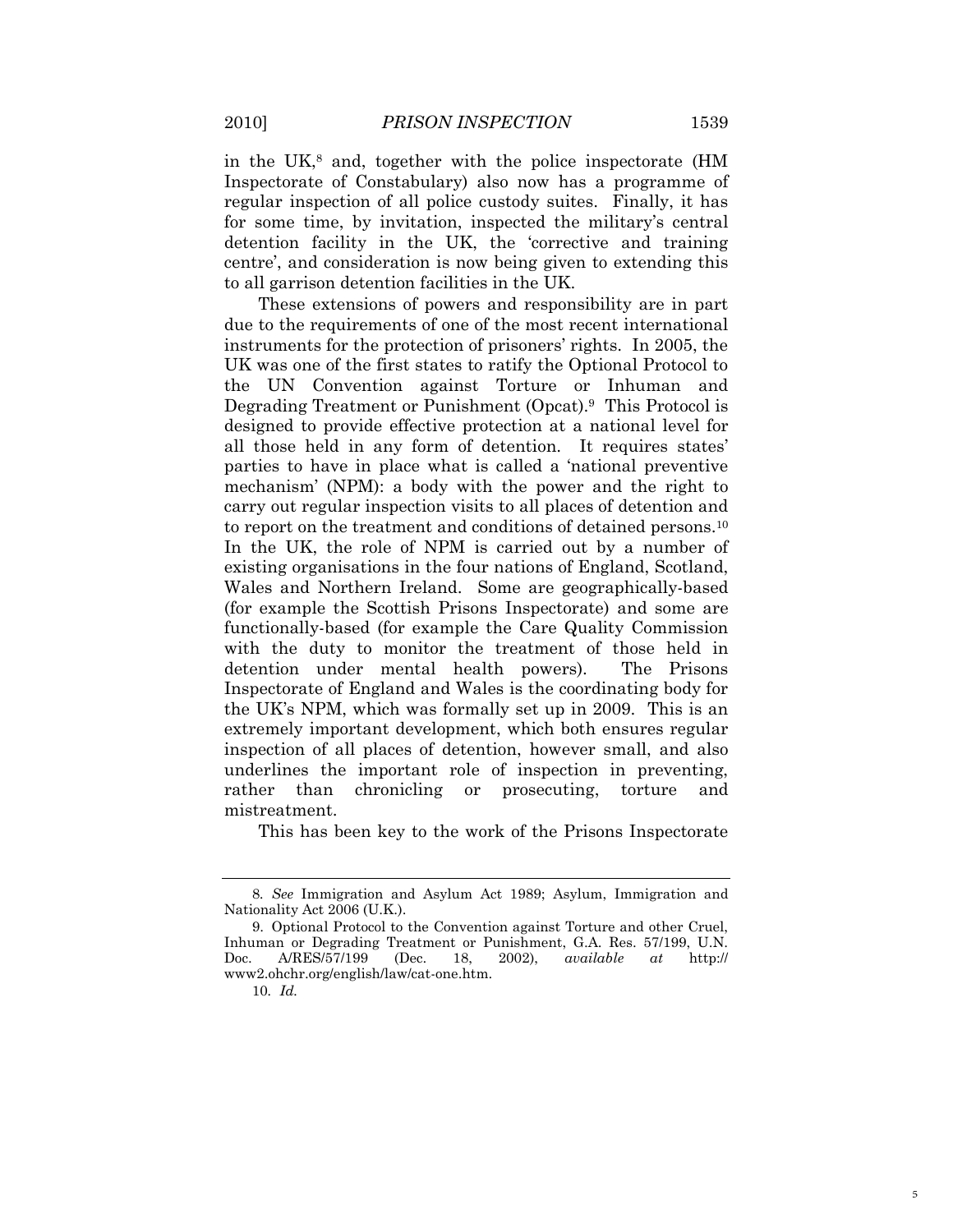over many years. The Chief Inspector of Prisons has the statutory duty to inspect prisons in England and Wales and to report on them to the Home Secretary, "in particular . . . on the treatment of prisoners and conditions in prisons." 11 Implicit in this duty is the power to enter any prison at any time, and to have access within the prison to every prisoner, member of staff and document. Inspectors can, and do, inspect without any warning, and when they do so, they will draw their own keys, giving them independent access to all parts of the prison, including cells.

Under a Protocol agreed to by the Justice Secretary, every adult prison is inspected at least twice every five years: once for a full inspection, and once for a follow-up. Juvenile prisons (holding those under 18) will have at least two inspections in a three-year period. Full inspections last for a week. Most full inspections are announced in advance, but some are not.

Before the inspection takes place (or at the beginning of an unannounced inspection), researchers visit the prison and carry out a confidential survey with a randomly selected number of prisoners: sufficient to provide a statistically significant sample. The survey asks over 100 questions, about all aspects of prison life. There is now an extensive database of such surveys, so that prisoners' answers can be compared with those from prisoners in prisons of the same type, and also with the answers that were received from the same prison at its last inspection. The survey results can also be split out, for example, to compare the responses of white prisoners with those of prisoners of black or minority ethnic (BME) origin, or those of prisoners with disabilities with those without. It is of some concern that BME and disabled prisoners routinely report worse treatment than white or able-bodied prisoners, over a whole range of areas of prison life.<sup>12</sup>

<sup>11</sup>*.* Prison Act, 1952 s. 5A (3), *available at* http://www.englandlegislation.hmso.gov.uk/RevisedStatutes/Acts/ukpga/1952/cukpga\_19520052\_ en\_1#pb1-l1g6 (U.K.) ("The Chief Inspector shall in particular report to the Secretary of State on the treatment of prisoners and conditions in prisons.").

<sup>12</sup>*. S*urvey results are appended to each inspection report. *See also* HER MAJESTY"S INSPECTORATE OF PRISONS, PARALLEL WORLDS: A THEMATIC REVIEW OF RACE RELATIONS IN PRISON (2005) (U.K.), *available at*  http://www.justice.gov.uk/inspectorates/hmi-prisons/docs/parallelworldsrps.pdf. All reports, including those referred to in this paper, can be found on the Inspectorate"s website, http://inspectorates.homeoffice.gov.uk/.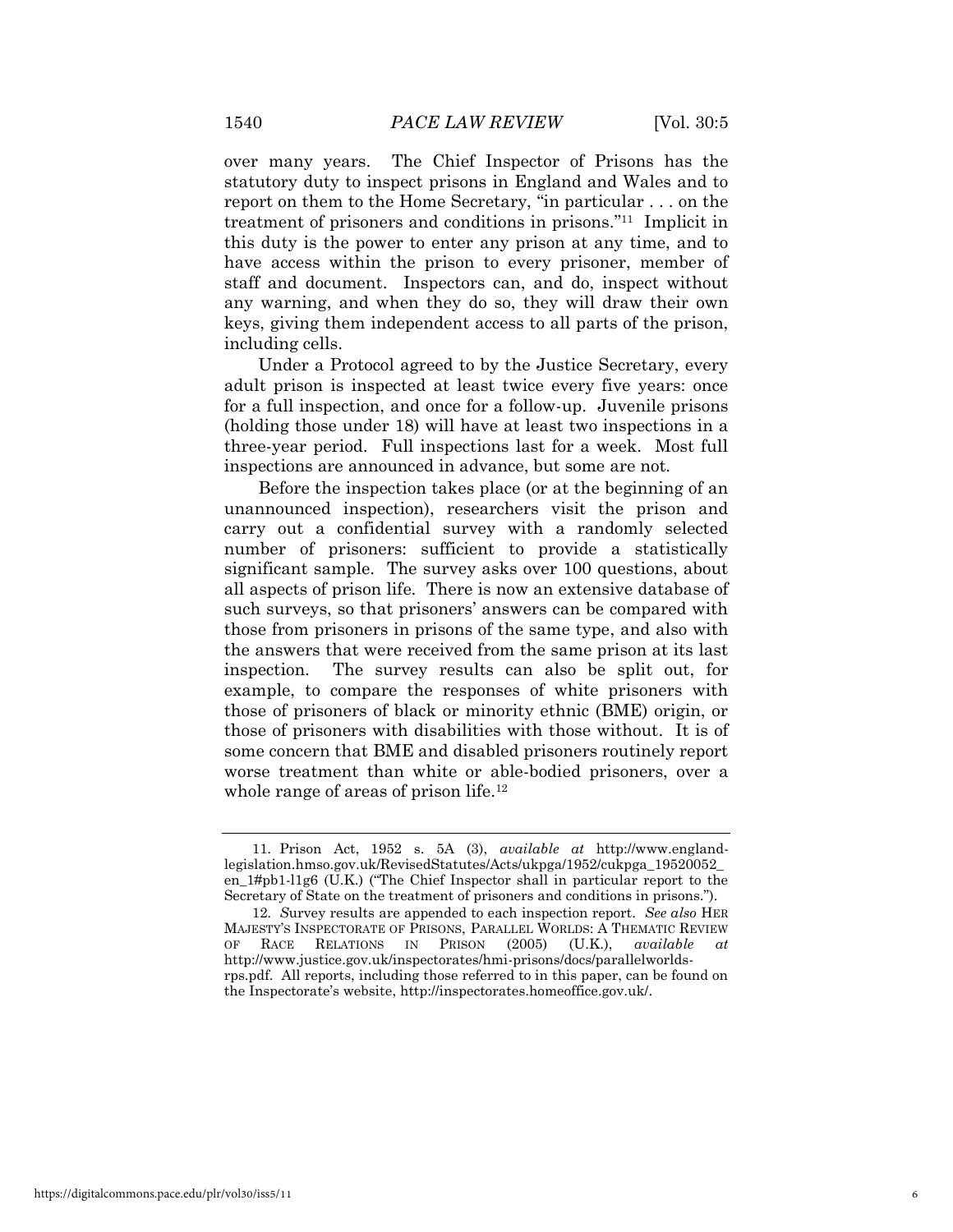During the inspection itself, a core inspection team of a team leader and four inspectors spends long days in the prison, examining every aspect of prison life from reception to resettlement, segregation to activities. The inspectors have their own keys to every part of the establishment and are able to go about unaccompanied by prison staff. They carry out confidential meetings with prisoners, in groups and individually, and with staff and managers; and pore over all of the prison"s records. They are assisted by specialist healthcare and substance-use inspectors, and a team of colleagues from the education inspectorates will examine education and training, using the same standards as they would if they were inspecting a school or college in the community.

Inspectors make judgments according to the Inspectorate"s own published criteria, called *Expectations.*<sup>13</sup> They are not the same as the standards that the Prison Service sets itself, or the contracts that are negotiated with private sector providers. They derive from, and are referenced against, international human rights standards. They look for outcomes, not processes, and best practice, rather than minimum auditable standards. They set out, in considerable detail, what a wellrun prison should provide. Sometimes, they will demand something which an overcrowded prison system cannot deliver.

For example, at present in our local prisons (where remanded, unsentenced and short-sentenced prisoners are held) it is common to find two men sharing a cramped cell meant for one, with an unscreened toilet, sometimes spending twenty or more hours there, including time spent eating their meals. In other prisons, there is no in-cell sanitation, and

<sup>13.</sup> HER MAJESTY"S INSPECTORATE OF PRISONS, EXPECTATIONS: CRITERIA FOR ASSESSING THE CONDITIONS IN PRISONS AND THE TREATMENT OF PRISONERS (2006), (U.K.) *available at* http://www.justice.gov.uk/inspectorates/hmiprisons/docs/expectations\_2009.pdf. There are separate *Expectations* published for juveniles and immigration removal centres. HER MAJESTY"S INSPECTORATE OF PRISONS, EXPECTATIONS: CRITERIA FOR ASSESSING THE TREATMENT AND CONDITIONS FOR CHILDREN AND YOUNG PEOPLE HELD IN PRISON CUSTODY (2009) (U.K.), *available at*  http://www.justice.gov.uk/inspectorates/hmiprisons/docs/children\_and\_young\_people\_ e1.pdf; HER MAJESTY"S INSPECTORATE OF PRISONS, EXPECTATIONS: CRITERIA FOR ASSESSING THE CONDITIONS FOR AND TREATMENT OF IMMIGRATION DETAINEES (2007) (U.K.), *available at* http://www.justice.gov.uk/inspectorates/hmi-

prisons/docs/immigration-expectations-2007.pdf.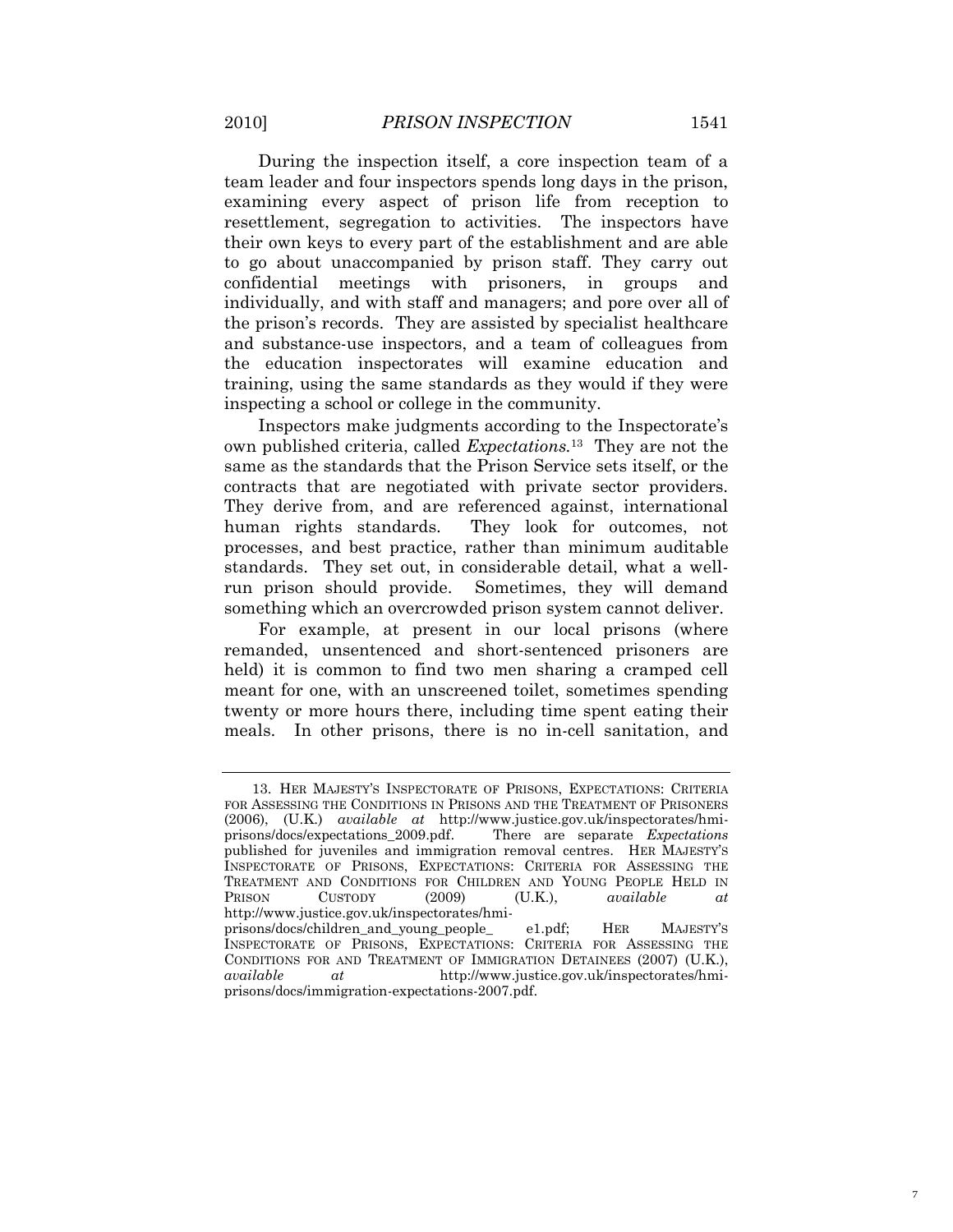prisoners have to resort to using buckets, or throwing feces out of cell windows.14 That may be unavoidable in practice, given current population pressures and a shortage of resources., However, it is not right, and it is an important function of the Inspectorate to continue to say so, or else what is normal may become normative.

Having amassed all this detailed information, inspectors make judgments about the 'health' of the prison, using four tests: whether prisoners are held in safety, whether they are treated with respect for their human dignity, whether they are able to engage in purposeful activity, and whether they are prepared for resettlement back into the community. Inspectors assess whether each prison is performing well, reasonably well, not sufficiently well, or poorly, under each of those tests. Then they make recommendations for improvement: sometimes over a hundred of them, ranging from relatively minor details, such as clothing, to major and fundamental issues, such as suicide prevention or the protection of segregated prisoners.

Following the inspection, the prison must draw up an action plan, stating whether or not each recommendation is accepted, and, if so, when and how it will be implemented. Even though the Inspectorate's criteria and the Prison Service's standards are not identical, and some of the the former are aspirational, in practice around 95% of the Inspectorate"s recommendations are accepted.

The Inspectorate returns for another inspection, usually within  $1\frac{1}{2}$  and  $2\frac{1}{2}$  years, and always without warning, to check whether recommendations have in fact been implemented. The timing and scale of the follow-up inspection is dependent on the level of concern about the prison: as evidenced by the judgments made during the inspection and any other intelligence received in the interim. Some follow-up inspections will be full inspections, lasting a week and with a full team. Others will be shorter and less resource-intensive.

http://www.justice.gov.uk/inspectorates/hmi-

<sup>14.</sup> *See* HER MAJESTY"S CHIEF INSPECTOR OF PRISONS, REPORT ON AN ANNOUNCED INSPECTION OF HMP /YOI BULLWOOD HALL (2003) (U.K.), *available at* 

prisons/docs/hmpyoibullwoodhall031-rps.pdf; HER MAJESTY"S CHIEF INSPECTOR OF PRISONS, REPORT ON AN UNANNOUNCED FULL FOLLOW-UP INSPECTION OF HMP LONG LARTIN (U.K.), *available at*  http://www.justice.gov.uk/inspectorates/hmi-prisons/docs/longlartin-rps.pdf.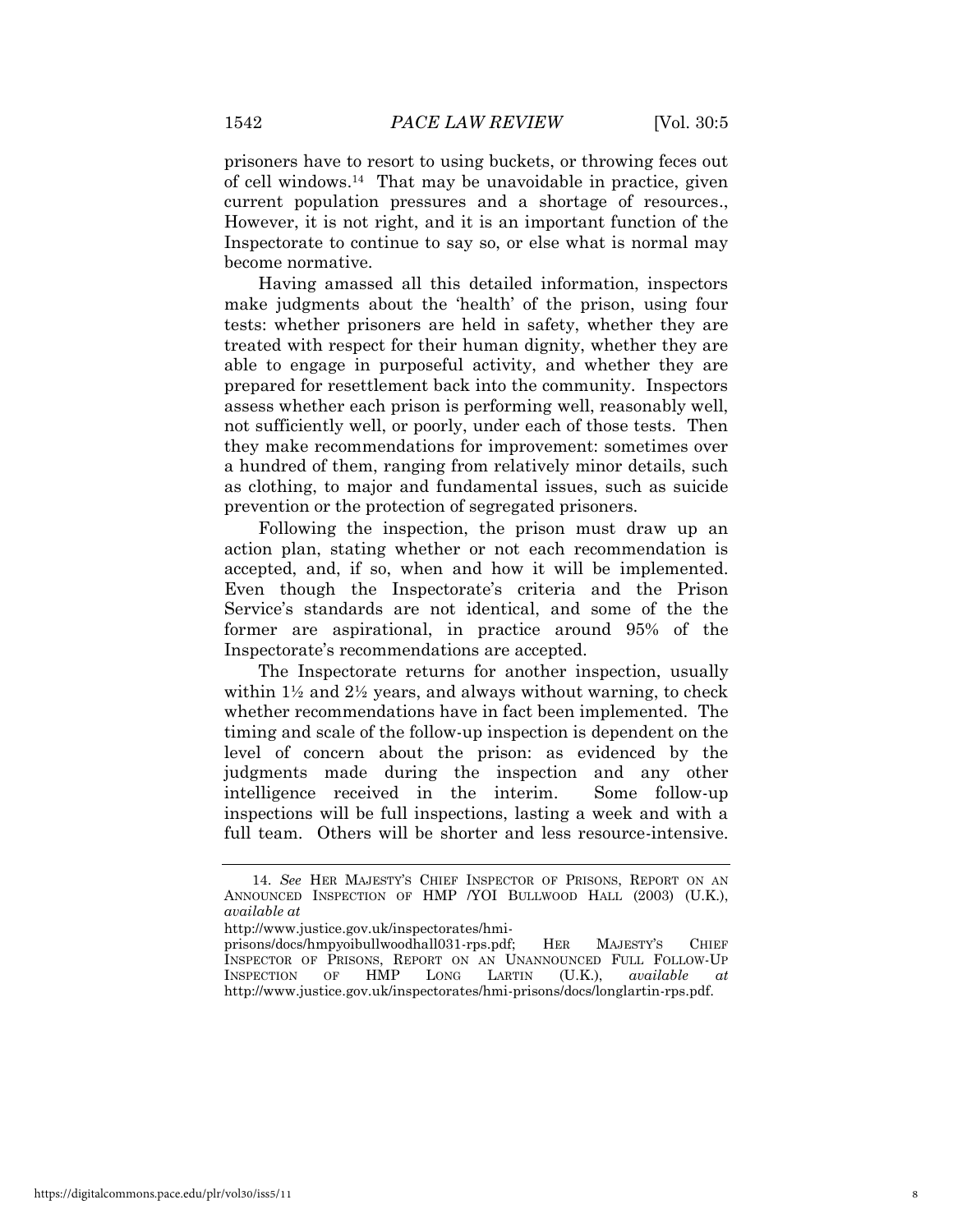Again, it is encouraging that, even in a pressurised system such as the Inspectorate's, around 70% of our recommendations have been implemented, wholly or in part.

All inspection reports, on full and follow-up inspections, are published, and the timing and content of the publications are matters for the Chief Inspector alone. In my nine years in office, I was never under any political pressure to amend the content of reports, even when they raised potentially politically-embarrassing concerns—such as, for example, the safety of one privately-run prison.

In addition to inspections of individual prisons, the Inspectorate carries out "thematic reviews" into systemic issues across the prison system as a whole. There have been reviews into the treatment of women and children, and into suicide, healthcare and resettlement. Most recently, reviews were published into older prisoners, race relations in prisons,<sup>15</sup> national prisoners, those held in extreme custody (segregation and 'close supervision centres'), and into the mental health needs of prisoners. Those reviews take longer to have an effect, as they ask fundamental questions of the whole system. But recent marked improvements in prison healthcare, the management of suicide and self-harm, resettlement, and the treatment of children in prison can, at least in part, be attributed to the Inspectorate's ground-breaking work.

What then is the specific role of inspection in protecting prisoners" rights? First, and most obviously, it can and does improve outcomes for prisoners in individual prisons. One example is Portland prison, a forbidding granite building on the edge of a peninsula, holding young offenders, aged eighteen to twenty-one, most of them far away from their London homes. Inspections around 2000 established that there was a punitive, over-controlled and potentially abusive and racist regime in the prison, with little positive efforts being made to change the attitudes or the life chances of the young men in it. By the time of its most recent inspection, it was a transformed institution, with some good relationships between staff and young men, some excellent training opportunities (including a football academy using the skills of one of England's most

<sup>15</sup>*.* HER MAJESTY"S INSPECTORATE OF PRISONS, PARALLEL WORLDS: A THEMATIC REVIEW OF RACE RELATIONS IN PRISON, *supra* note 12.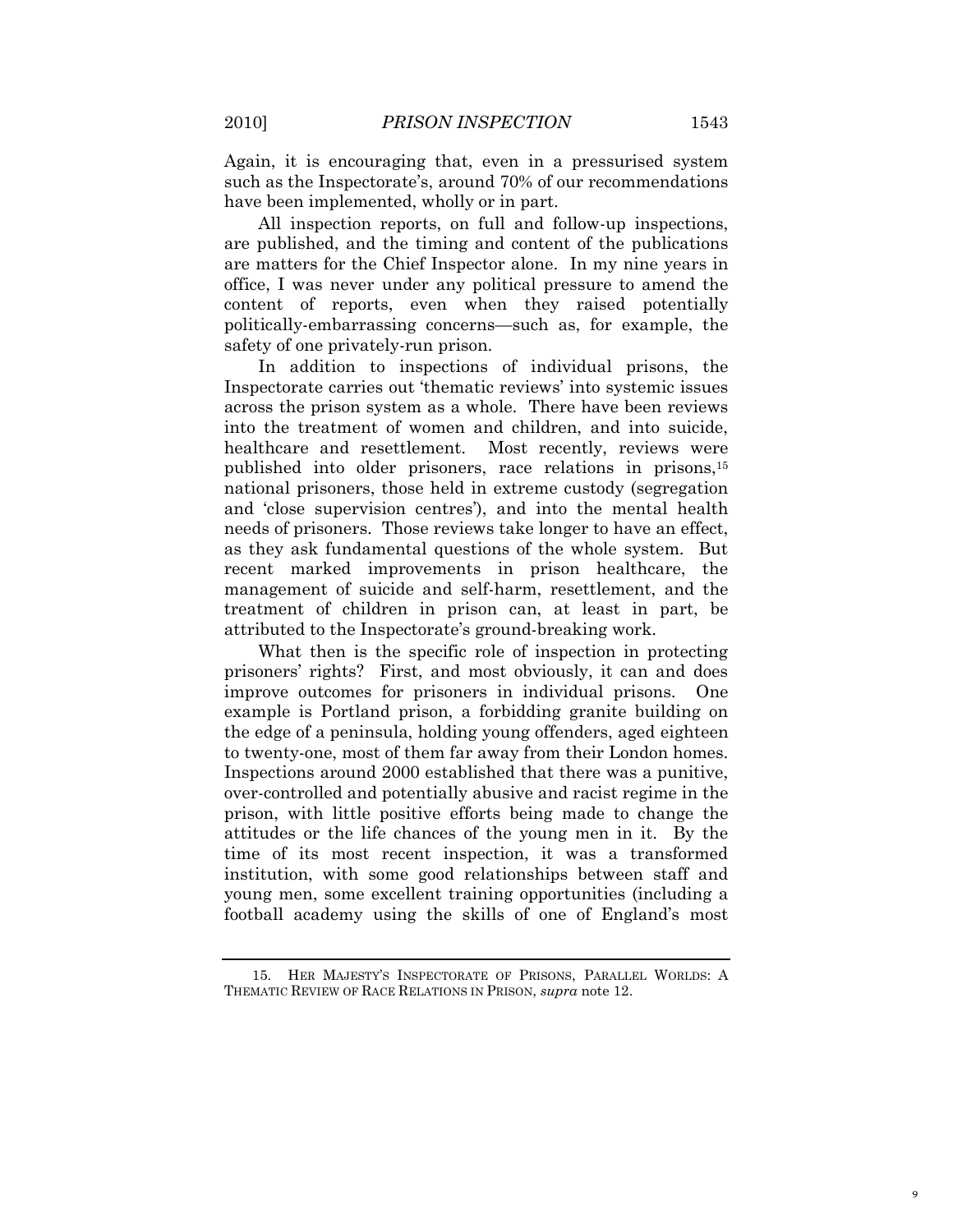famous black ex-professional footballers) and strong and constructive links with outside organisations that could assist in the resettlement of the imprisoned young men.

Inspections do not always produce such transformative results—some prisons are already good, others slip back and need re-energising—but they are part of a gradual process of performance improvement. Because the Inspectorate sees all prisons, it can encourage exporting good practice, as well as highlight bad practice. Because it is independent of the system, it can monitor what is actually happening, as opposed to what Ministers and managers would like to happen, or think is happening. A classic example of that is the recording of the number of hours prisoners spend in purposeful activity, which is often a reflection of what ought to be the case, rather than what is, and is sometimes a work of imaginative fiction. This disguises the real extent of the problem prisons face in providing enough useful work for their growing populations.

Inspection can also promote and support system-wide changes. One example of this is the treatment of female prisoners. Women are a small minority of those in prison around 5%—but they have specific vulnerabilities and needs. Their vulnerability is evident from the fact that they account for 55% of all self-harm incidents in prison; and a few years ago, the suicide rate among women was two and a half times that of men in prison.<sup>16</sup> Their needs include childcare responsibilities; over half are primary caregivers of children under sixteen, and many will lose their homes (and therefore often their children and possessions) while in prison.<sup>17</sup> Those needs were not recognised in a system designed for adult men.

In 1997, the Inspectorate produced its first thematic report on women in prison.<sup>18</sup> That led to a "re-think" throughout the system and the setting up of a separate management system for women, which developed women-specific policies and

<sup>16.</sup> Anne Owers, *The Protection of Prisoners Rights in England and Wales*, 12 EUR. J. CRIM. POLICY & RES. 85 (2006).

<sup>17.</sup> *Id.* These statistics, and others relating to the women's prison population, can be referenced in WOMEN IN PRISON: A LITERATURE REVIEW, published by the inspectorate's research team in 2006.

<sup>18.</sup> HER MAJESTY"S CHIEF INSPECTOR OF PRISONS, WOMEN IN PRISON: A THEMATIC REVIEW (1997) (U.K.), *available at*  http://www.justice.gov.uk/inspectorates/hmi-prisons/docs/woman\_in\_prison-1996-rps.pdf.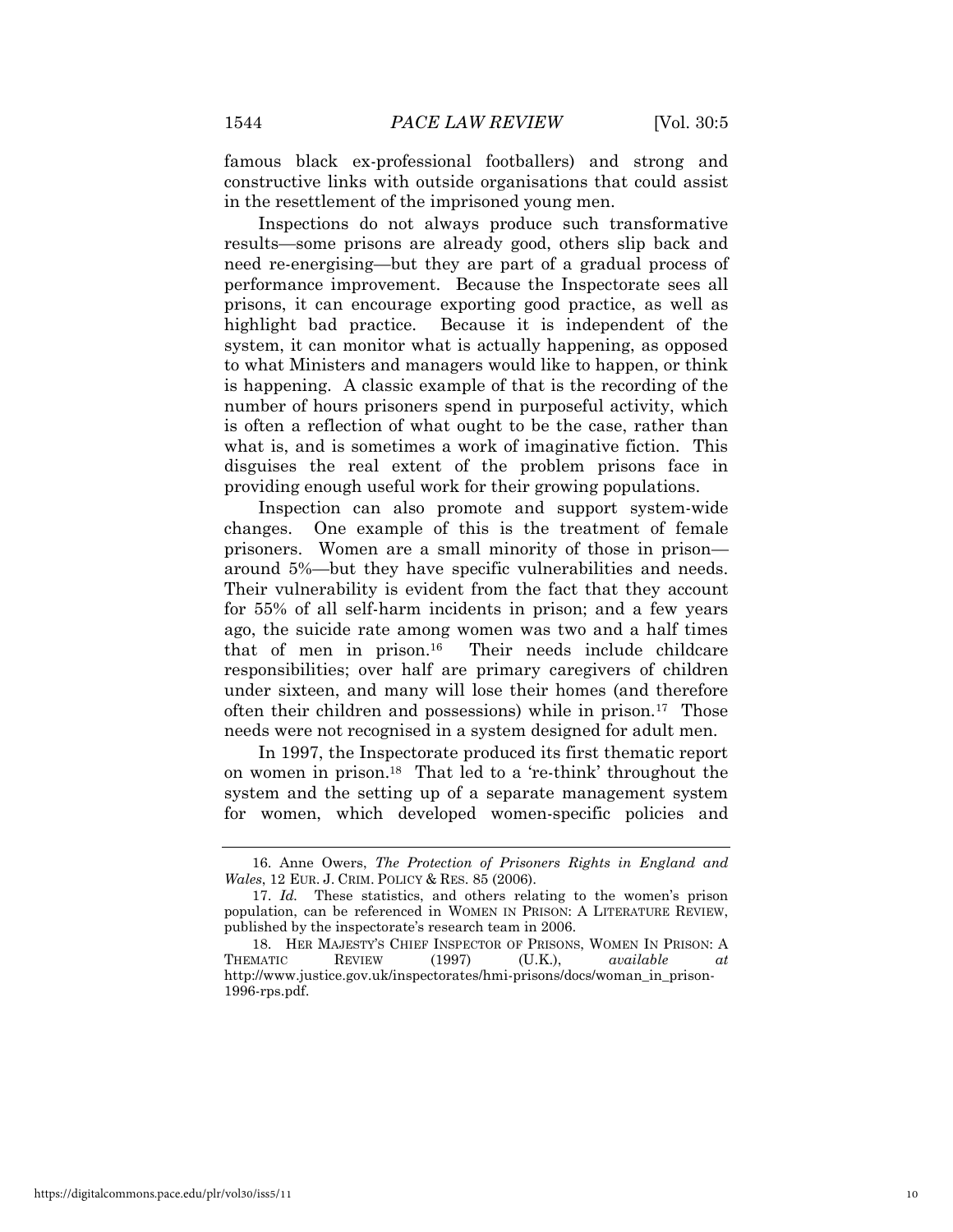practices. The number of women in prison, and the suicide rate, has at least for the present dropped. Women"s prisons are no longer separately managed, which has caused some concern, but the Inspectorate's dedicated women's inspection team continues to press for appropriate policies for those women who are in prison, and alternatives to prison for those who should not be there.

The Inspectorate regards *Expectations* as a text-book for those seeking to run good, "healthy" prisons. Because it derives from international human rights principles, it can be, and has been, used outside the UK. It has been used to inspect women's prisons in Canada (on the invitation of the Canadian Correctional Services) and it has been shared with officials and penal reformers from many other countries.

Importantly, especially in light of Opcat, inspection is also preventative. The law—both litigation and legislation—tends to be activated when abuses or failures have taken place. One of the tasks of inspection is to alert organisations to problems that could turn into abuses or failures. For example, inspectors found prisons where prisoners' emergency call bells go unanswered, where those on suicide watch are not properly monitored or supported, or where staff on night duty are unaware of emergency procedures. Correcting those problems can save lives. Governors of prisons are, of course, responsible for what happens, or does not happen, in their prisons—and many are good and conscientious managers. But I was never on an inspection where we were not able to point out to the Governor something that he or she did not know about the way the prison was actually running. Sometimes those are small things, but at other times, they are very important, and are corrected before we leave the prison.

In order to secure changes, inspection has to work with the system, while remaining separate from it. It is important, therefore, that the Inspectorate understands the workings of prisons, and the pressures on those who work in them. Half of the inspectors are drawn from a prison background (though all are chosen by the Inspectorate, not the prison service); the other half bring a variety of skills and experience—e.g., social work, probation, psychology, civil service, and healthcare or drug treatment work. No Chief Inspector has ever worked for the Prison Service, and the post-holder is a Crown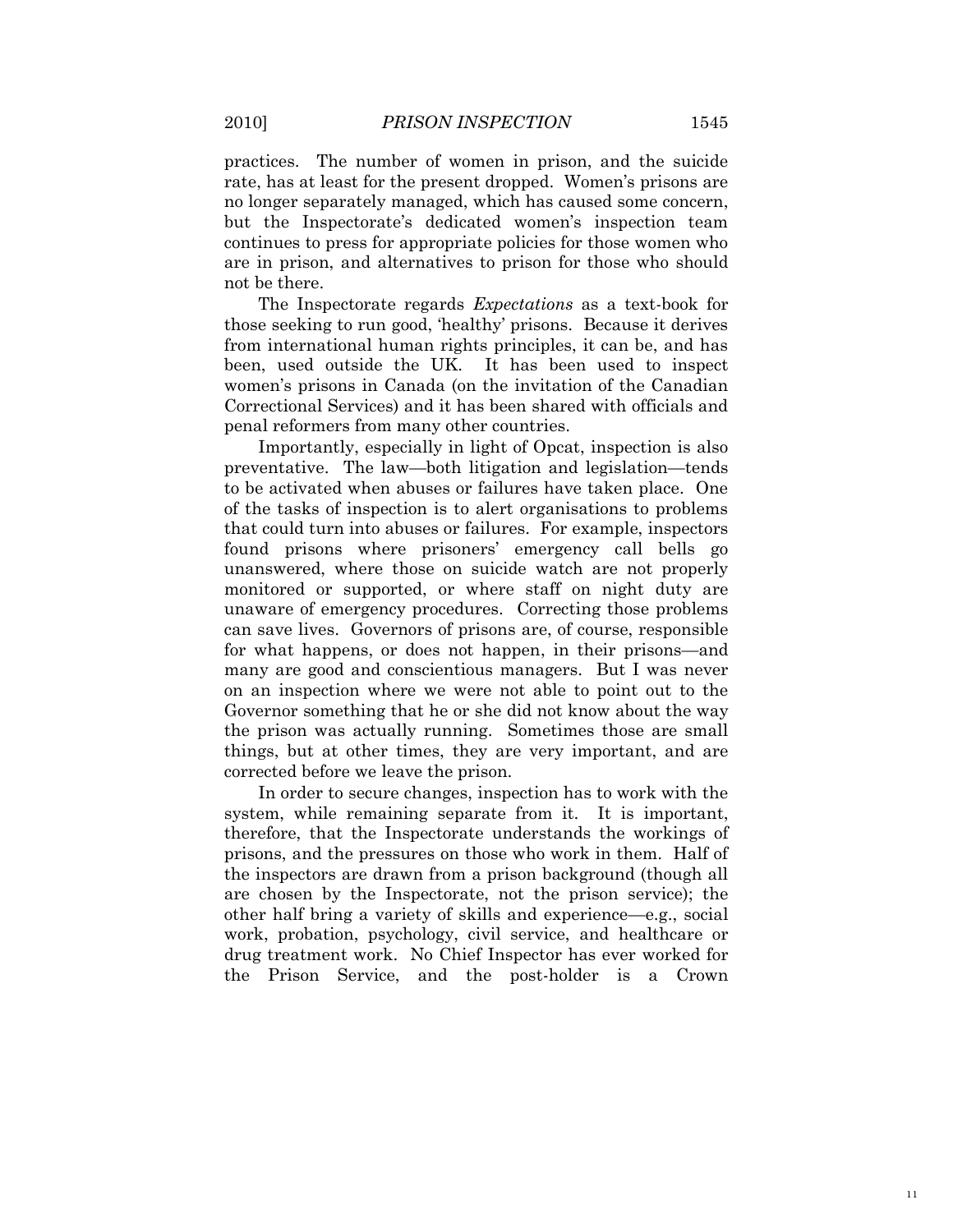appointment, not a civil servant. That independence from government, and the balance between understanding the system from the inside and examining it from the outside, is crucial.

Finally, inspection is a key part of the public accountability for prisons. Prisons operate out of sight of the general public. Inspection is the eyes and ears of the public, even when it does not want to see or hear. Published reports alert Parliament and the public to what is actually happening in their prisons. Prison reform is not a popular issue, but the sense of outrage and concern provoked by some of the worst inspection reports creates a political space in which Ministers can, and sometimes must, improve prison conditions.

Moreover, by bringing into the public domain some of the hidden aspects of imprisonment, inspection can also assist litigation. Inspections of juvenile prisons brought to light practices that were not compatible with international or domestic law on the protection and safeguarding of children; indeed, in some cases they specifically said that the involved establishments would have been closed down had they operated outside the prison system, or that some individual children within them were at risk of significant harm.<sup>19</sup> Those reports, and others, were put before the court when a case was taken to determine whether children in prison came within the ambit of the Children Act,<sup>20</sup> an act which imports into UK law the principles of the UN Convention on the Rights of the Child. The court held that the Act did apply to children in prison, even though it did not bind the Prison Service itself.<sup>21</sup> That moved forward a process of change and reform that had

<sup>19</sup>*. See* HER MAJESTY"S CHIEF INSPECTOR OF PRISONS, A FULL ANNOUNCED INSPECTION OF HM YOI WERRINGTON (2002) (U.K.), *available at*  http://www.justice.gov.uk/inspectorates/hmi-prisons/docs/werrington-ann1 rps.pdf; HER MAJESTY"S CHIEF INSPECTOR OF PRISONS, HM YOI STOKE HEATH REPORT OF AN ANNOUNCED INSPECTION (2000) (U.K.), *available at*  http://www.justice.gov.uk/inspectorates/hmi-prisons/docs/stokeh001-rps.pdf; HER MAJESTY"S CHIEF INSPECTOR OF PRISONS, REPORT ON A FULL ANNOUNCED INSPECTION OF HM YOI/RC ONLEY (2001) (U.K.), *available* http://www.justice.gov.uk/inspectorates/hmi-prisons/docs/onley\_reportrps.pdf.

<sup>20</sup>*. See* Children Act, 1989 ch. 41, *available at*  http://www.opsi.gov.uk/acts/acts1989/ukpga\_19890041\_en\_1.

<sup>21.</sup> *See* Administrative Court (part of the Queen's Bench Division of the High Court) ref CO/1806/2002 (29 November 2002).